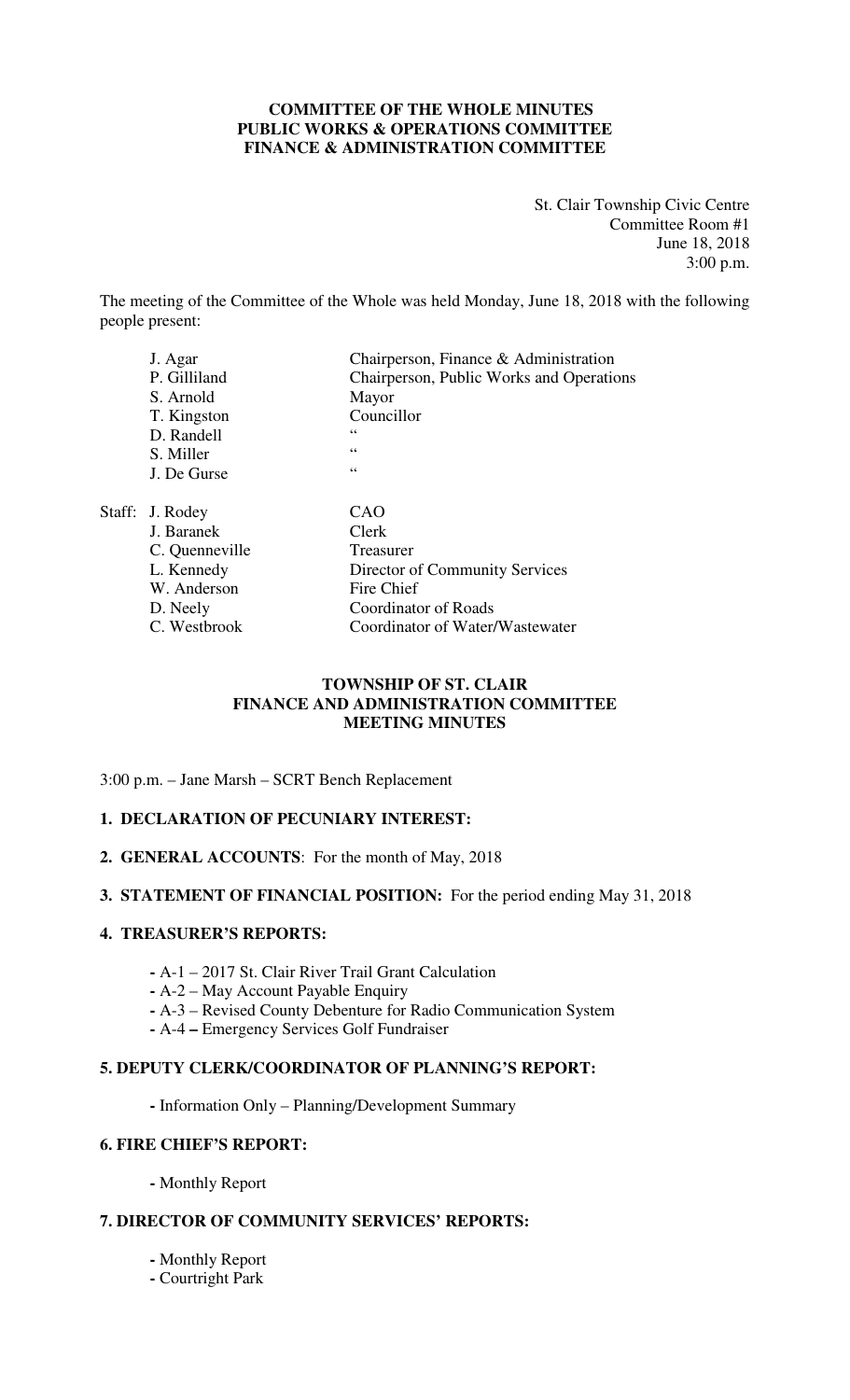- **-** Moore Sports Complex
- **-** Pembina Funding Playgrounds
- Parkdale and Stewart Park Playground Equipment
- **-** Sombra Sports & Recreation Association Request

#### **8. NEW BUSINESS:**

#### **9. ADJOURNMENT:**

#### **3:00 p.m. – Jane Marsh – SCRT Bench Replacement**

At the appointed time of 3:00 p.m., Chairperson Agar welcomed Jane Marsh to make a presentation related to bench replacement on the St. Clair River Trail.

**\_\_\_\_\_\_\_\_\_\_\_\_\_\_\_\_\_\_\_\_\_\_\_\_\_\_\_\_\_\_\_\_\_\_\_\_\_\_\_\_\_\_\_\_\_\_\_\_\_\_\_\_\_\_\_\_\_\_\_\_\_\_\_\_\_\_\_\_\_\_\_\_\_\_\_\_\_** 

Many of the current benches along the trail are rotten and need replacement. The River Trail Committee is committed to replace all 74 over the next five years. Each bench will cost approximately \$2000 installed. There will be a freeze on new benches until the existing benches are replaced. Anyone wishing to donate \$2500 will get a commemorative bench.

Rose Atkins wished to clarify the fund matching commitment from the Township. It was the understanding of the Trail Committee that any grant or donation regardless of donor was matched by the Township 2:1. However, in recent years, any corporate donation has been matched at 1:1. The Trail Committee was seeking clarification and requested that all raised funds be matched 2:1.

Moved by S. Arnold Seconded by T. Kingston **Motion #1** Be it resolved that staff produce a report on the original funding arrangement for matching funds by the Township for St. Clair River Trail donations.

**CARRIED** 

#### **1. DECLARATION OF PECUNIARY INTEREST**

None declared.

**2. GENERAL ACCOUNTS:** For the month of May, 2018

Moved by T. Kingston Seconded by J. De Gurse Motion #2 Be it resolved that this Committee recommend to Council that the General Accounts for the month ending May 31, 2018, starting with supplier number ABE001 to 18-5920276 totaling \$2,369,438.41 be approved.

#### **CARRIED**

# **3. STATEMENT OF FINANCIAL POSITION**: For the period ending May 31, 2018

Moved by P. Gilliland Seconded by T. Kingston **Motion #3** Be it resolved that this Committee recommend to Council that the Statement of Financial Position for the period ending May 31, 2018 be received and approved.

**CARRIED** 

#### **4. TREASURER'S REPORTS:**

Moved by D. Randell Seconded by T. Kingston **Motion #4** Be it resolved that the A-1 *2017 St. Clair River Trail Grant Calculation* report submitted by Treasurer - Charles Quenneville dated April 23, 2018 be received as information.

#### **CARRIED**

Moved by S. Arnold Seconded by T. Kingston **Motion #5** Be it resolved that the A-2 *May Accounts Payable Enquiry* report submitted by Treasurer - Charles Quenneville dated May 15, 2018 be received as information.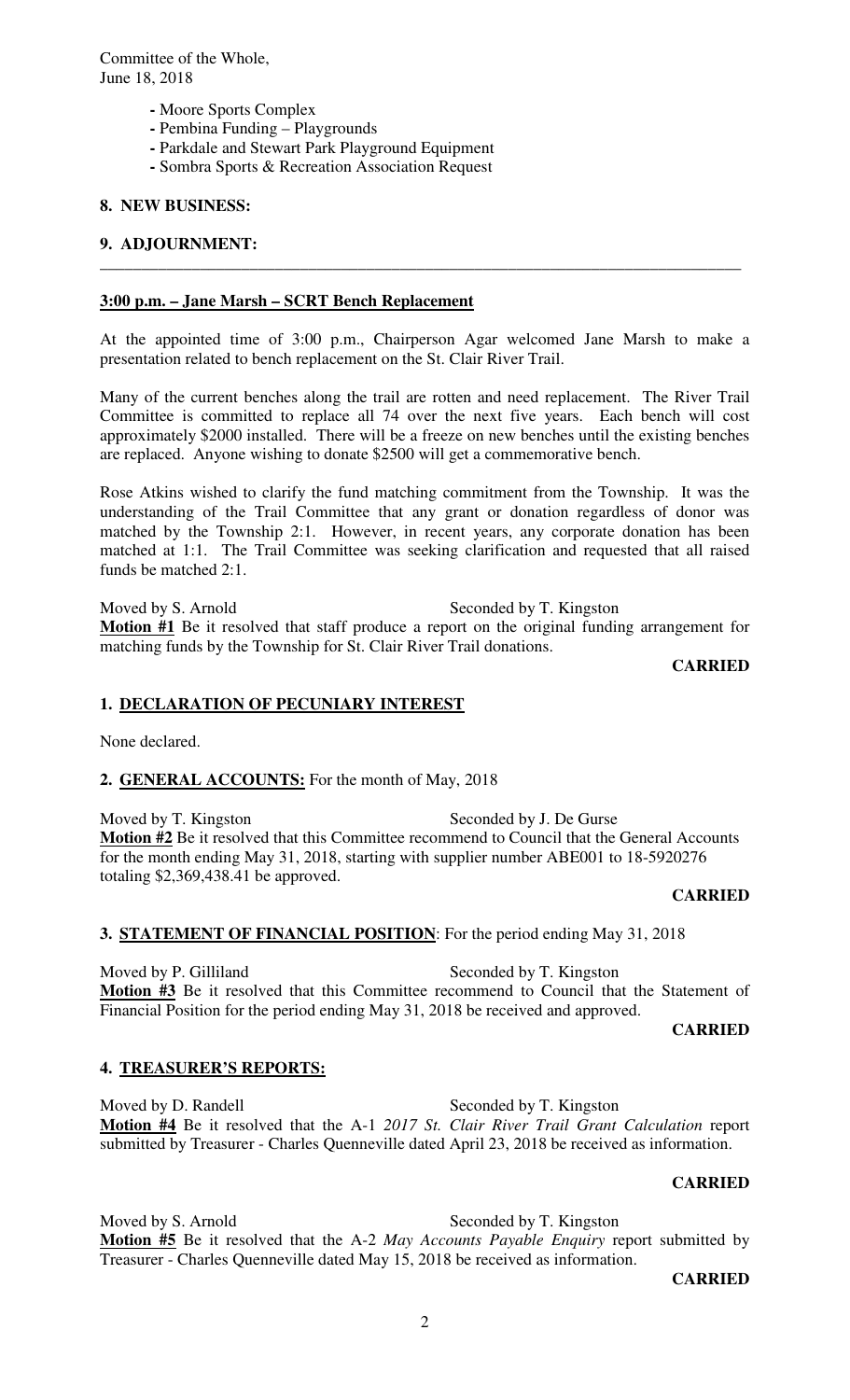Moved by D. Randell Seconded by J. De Gurse **Motion #6** Be it resolved that the A-3 *Revised County Debenture for Radio Communication System* report submitted by Treasurer - Charles Quenneville dated May 31, 2018 be received and that the Treasurer be authorized to sign the revised loan agreement for the County Radio Communication Equipment in the amount of \$513,548.95.

# **CARRIED**

Moved by S. Arnold Seconded by T. Kingston **Motion #7** Be it resolved that the A-4 *Emergency Services Golf Fundraiser* report submitted by Treasurer - Charles Quenneville dated June 12, 2018 be received and that a \$1500 budget allocation towards the  $10<sup>th</sup>$  Annual Emergency Services Tournament be approved.

# **CARRIED**

**5. DEPUTY CLERK/COORDINATOR OF PLANNING'S REPORT:** 

Moved by J. De Gurse Seconded by D. Randell **Motion #8** Be it resolved that the monthly report submitted by the Coordinator of Planning - Carlie McClemens dated June 14, 2018 be received as information.

#### **CARRIED**

# **6. FIRE CHIEF'S REPORT:**

Moved by T. Kingston Seconded by P. Gilliland **Motion #9** Be it resolved that the monthly report submitted by Fire Chief Walt Anderson dated June 12, 2018 be received as information.

**CARRIED** 

Moved by S. Arnold Seconded by D. Randell **Motion #10** Be it resolved that the Fire Chief be authorized to spend up to \$15,000 on a storage building at the Wilkesport Fire Hall to be funded by the Education and Environment Fund.

**CARRIED**  Moved by S. Arnold Seconded by D. Randell **Motion #11** Be it resolved that two Pumpers be purchased from ResQTech for delivery and payment in 2020 and that the chassis be paid when they arrive at the factory.

#### **CARRIED**

Moved by P. Gilliland Seconded by T. Kingston **Motion #12** Be it resolved that Backup Pumper 58 be declared surplus and be sold accordingly.

# **CARRIED**

Moved by S. Arnold Seconded by T. Kingston **Motion #13** Be it resolved that the necessary repairs be undertaken for Ladder 56 at an approximate cost of \$2,900 and that the vehicle be left in service.

#### **CARRIED**

Moved by T. Kingston Seconded by J. De Gurse **Motion #14** Be it resolved that Tanker 17 be repaired according to the estimate submitted by Carrier Centres in the amount of \$4,218.47.

#### **CARRIED**

Moved by S. Arnold Seconded by D. Randell **Motion #15** Be it resolved that the ferry service fees resulting from the recent fire at Fawn Island be paid, to the discretion of the Fire Chief, only if not covered by insurance.

# **CARRIED**

Moved by S. Arnold Seconded by P. Gilliland **Motion #16** Be it resolved that Public Works and the Fire Departments produce a report to create a temporary second access to the new phases of Paddock Green until such time as Lexington Boulevard connects permanently to Birchbank Drive.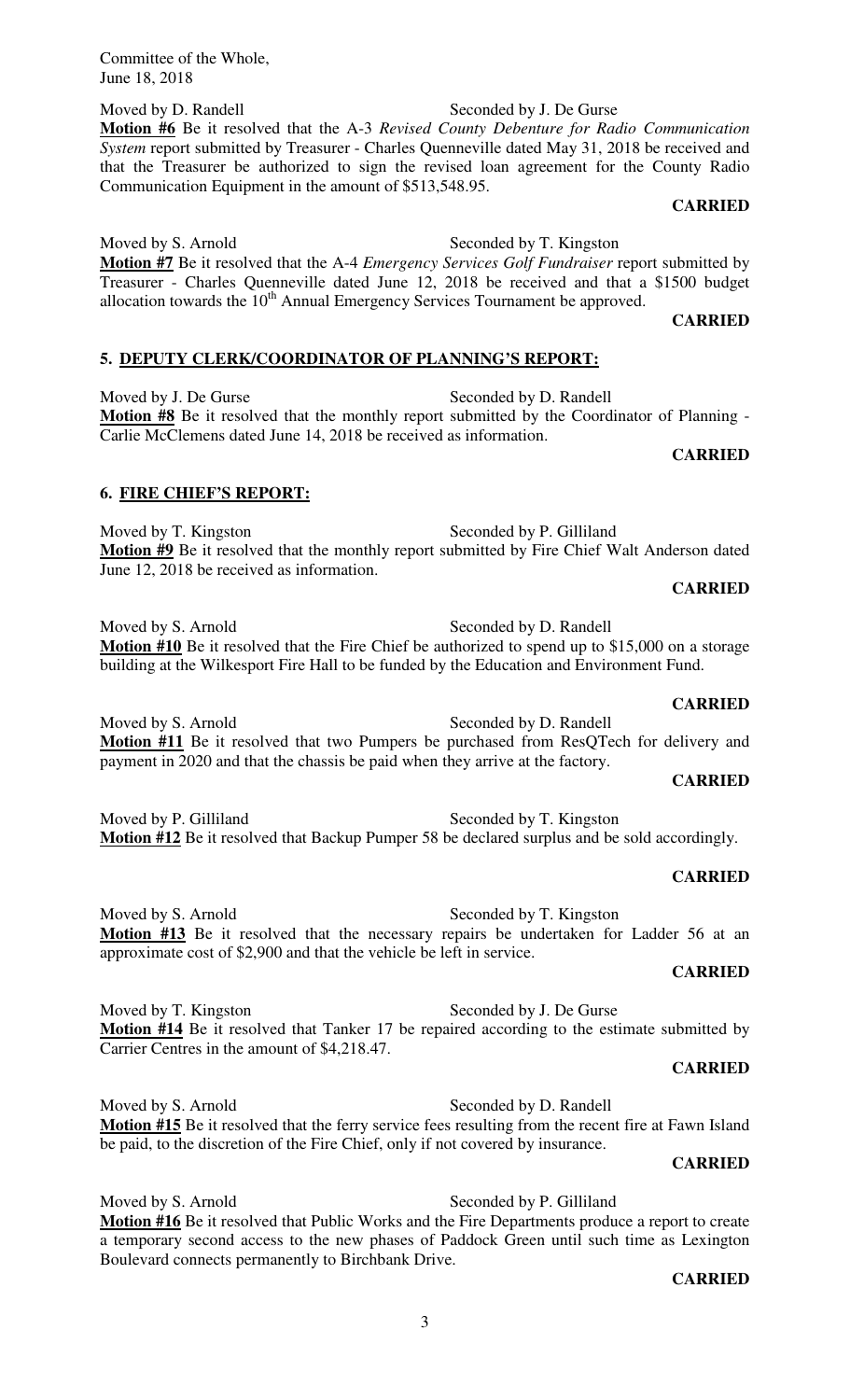Moved by S. Arnold Seconded by D. Randell **Motion #17** Be it resolved that two fire hydrants be installed adjacent to the former Lambton Generating Station lands to protect the entire site in the event of an emergency in all wind directions and that the installations be done at the full expense of Ontario Power Generation.

# **7. DIRECTOR OF COMMUNITY SERVICES' REPORTS:**

Moved by T. Kingston Seconded by J. De Gurse **Motion #18** Be it resolved that the following reports as submitted by Director of Community Services – Linda Kennedy be received as information:

- Monthly Report
- Courtright Park
- Moore Sports Complex
- Pembina Funding Playgrounds
- Parkdale and Stewart Park Playground Equipment
- Sombra Sports & Recreation Association Request

Moved by S. Arnold Seconded by T. Kingston **Motion #19** Be it resolved that all repairs to wooden structures in Centennial Park in Mooretown be done using composite, not pressure treated lumber.

#### **CARRIED**

**CARRIED** 

Moved by P. Gilliland Seconded by J. De Gurse **Motion #20** Be it resolved that Courtright Park be renamed Eric MacKenzie Park to recognize its long time curator, subject to approval by Mr. MacKenzie.

# **CARRIED**

Moved by S. Arnold Seconded by P. Gilliland

**Motion #21** Be it resolved that the *Limited Design Exploration* Option submitted by Perkins+Will Canada Inc. for proposed renovation options for the Moore Sports Complex be approved in the amount of \$19,500 + HST.

Moved by D. Randell Seconded by P. Gilliland **Motion #22** Be it resolved that the Astor Park and VanDamme Park playgrounds be selected as priorities for Pembina playground funding and that the Township provide accessible pathways to the play structures.

#### **CARRIED**

Moved by S. Arnold Seconded by T. Kingston **Motion #23** Be it resolved that the New World Park Solutions be approved for the design, supply and installation of playground equipment at Parkdale and Stewart Parks, subject to the maximization of accessible implements.

# **CARRIED**

Moved by S. Arnold Seconded by T. Kingston

**Motion #24** Be it resolved that the proposed donation of a memorial seating area to be installed north of the community dock in Sombra Park at a 1:1 cost sharing ratio by the Sombra Sports and Recreation Association be donated directly to the St. Clair River Trail Committee, which would result in automatically be matched by the Township.

# **CARRIED**

**CARRIED** 

# **8. NEW BUSINESS:**

# **9. ADJOURNMENT:**

Moved by S. Miller Seconded by D. Randell **Motion #25** Be it resolved that the meeting do hereby adjourn.

#### **CARRIED**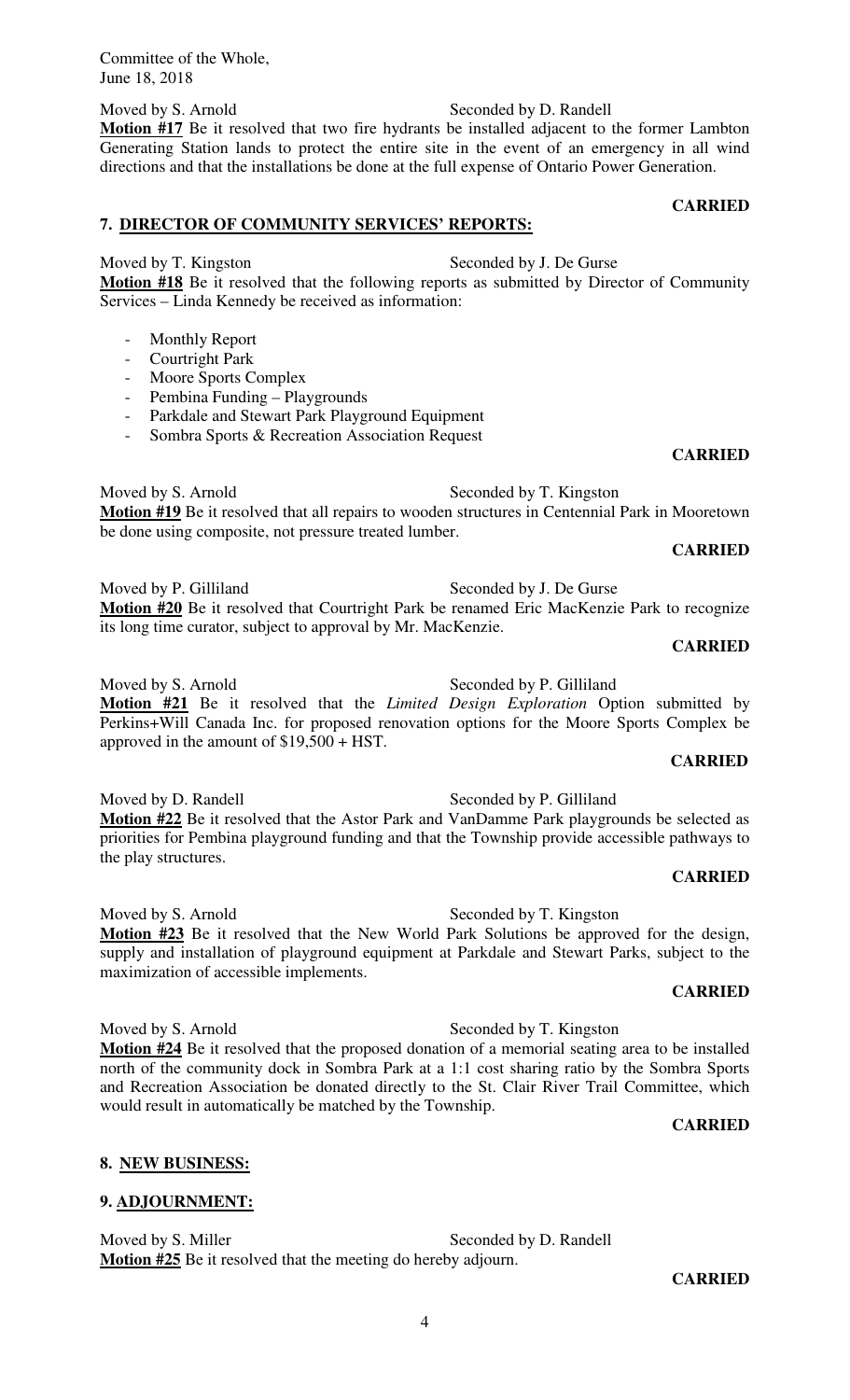The meeting was adjourned at 4:20 p.m.

Chairperson - Jeff Agar Clerk - Jeff Baranek

\_\_\_\_\_\_\_\_\_\_\_\_\_\_\_\_\_\_\_\_\_\_\_\_\_ \_\_\_\_\_\_\_\_\_\_\_\_\_\_\_\_\_\_\_\_\_\_\_\_\_\_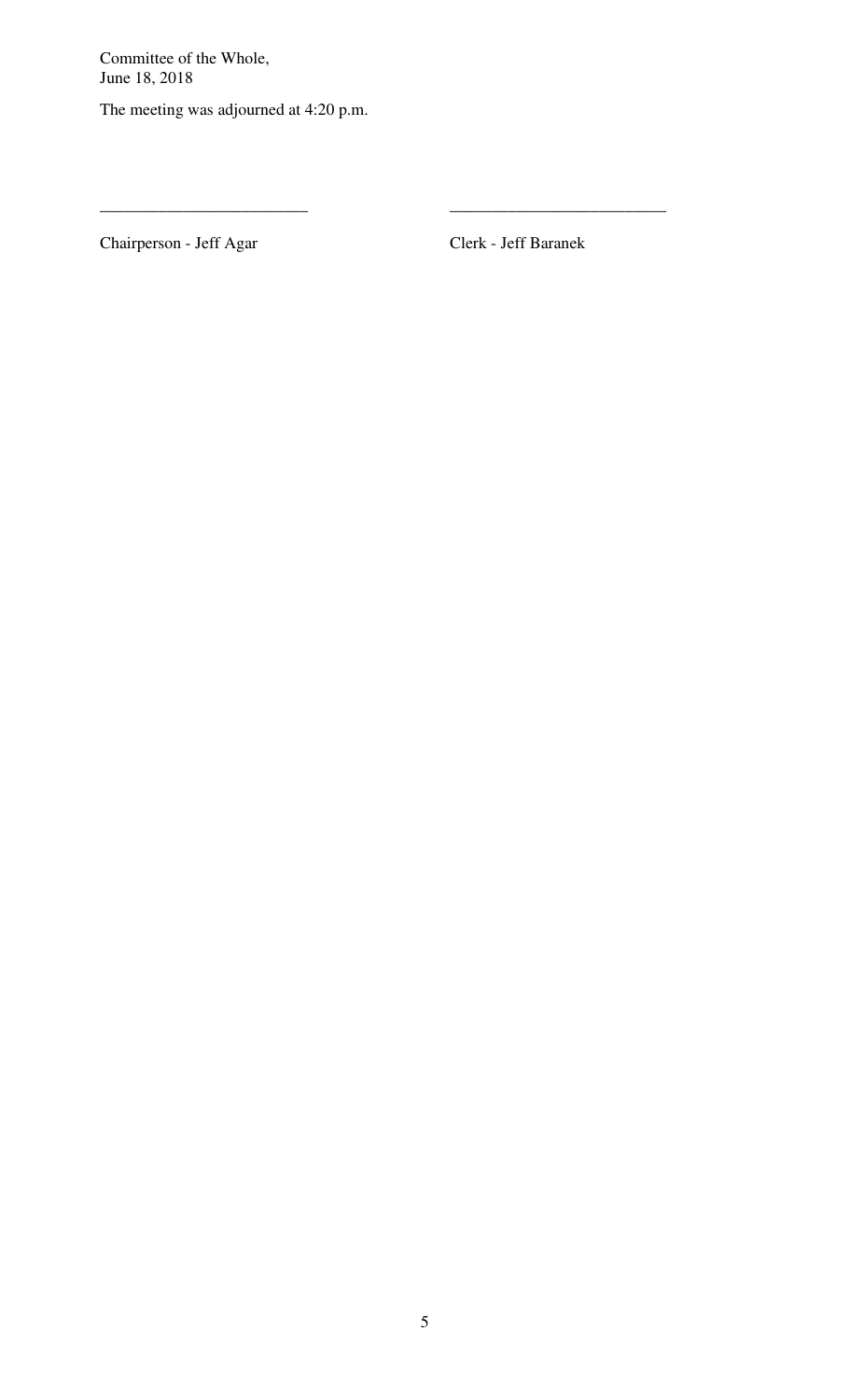# **TOWNSHIP OF ST. CLAIR PUBLIC WORKS & OPERATIONS COMMITTEE MEETING MINUTES**

# **1. DECLARATION OF PECUNIARY INTEREST:**

# **2. COORDINATOR OF OPERATIONS' (WORKS) REPORTS:**

- Monthly Report
- **-** Updates to the Minimum Maintenance Standards

# **3. COORDINATOR OF OPERATIONS' (WATER/WASTEWATER) REPORTS:**

- Monthly Report
- **-** Hydrant Installation at OPG
- **-** Moore Operations Fence Installation
- **-** Jacobs (CH2M) CWWTP Odour Control Project Scope Change #4

# **4. COORDINATOR OF ENGINEERING'S REPORTS:**

- Monthly Report
- **-** 2018 Capital Budget Surplus
- **-** 2018 CCTV Inspections and Repairs

# **5. DRAINAGE SUPERINTENDENT'S REPORT:**

 **-** Monthly Report

# **6. NEW BUSINESS:**

**7. ADJOURNMENT:**

# **1. DECLARATION OF PECUNIARY INTEREST:**

None declared.

# **2. COORDINATOR OF OPERATIONS' (WORKS) REPORTS:**

Moved by J. De Gurse Seconded by T. Kingston **Motion #1** Be it resolved that the monthly report submitted by the Coordinator of Operations - Dave Neely dated June 13, 2018 be received as information.

\_\_\_\_\_\_\_\_\_\_\_\_\_\_\_\_\_\_\_\_\_\_\_\_\_\_\_\_\_\_\_\_\_\_\_\_\_\_\_\_\_\_\_\_\_\_\_\_\_\_\_\_\_\_\_\_\_\_\_\_\_\_\_\_\_\_\_\_\_\_\_\_\_\_\_\_\_\_

# **CARRIED**

Moved by S. Miller Seconded by S. Arnold **Motion #2** Be it resolved that a draft by-law be prepared to deem the St. Clair River Trail closed from November 30 to April 15 each year and to confirm that the Township will not maintain bike lanes and the St. Clair River Trail during this time period.

# **CARRIED**

Moved by S. Arnold Seconded by D. Randell **Motion #3** Be it resolved that the Township request a deputation with the Minister of the Environment at the upcoming AMO Conference to discuss the implications of forcing municipalities to maintain sidewalks with salt or sand throughout the winter months.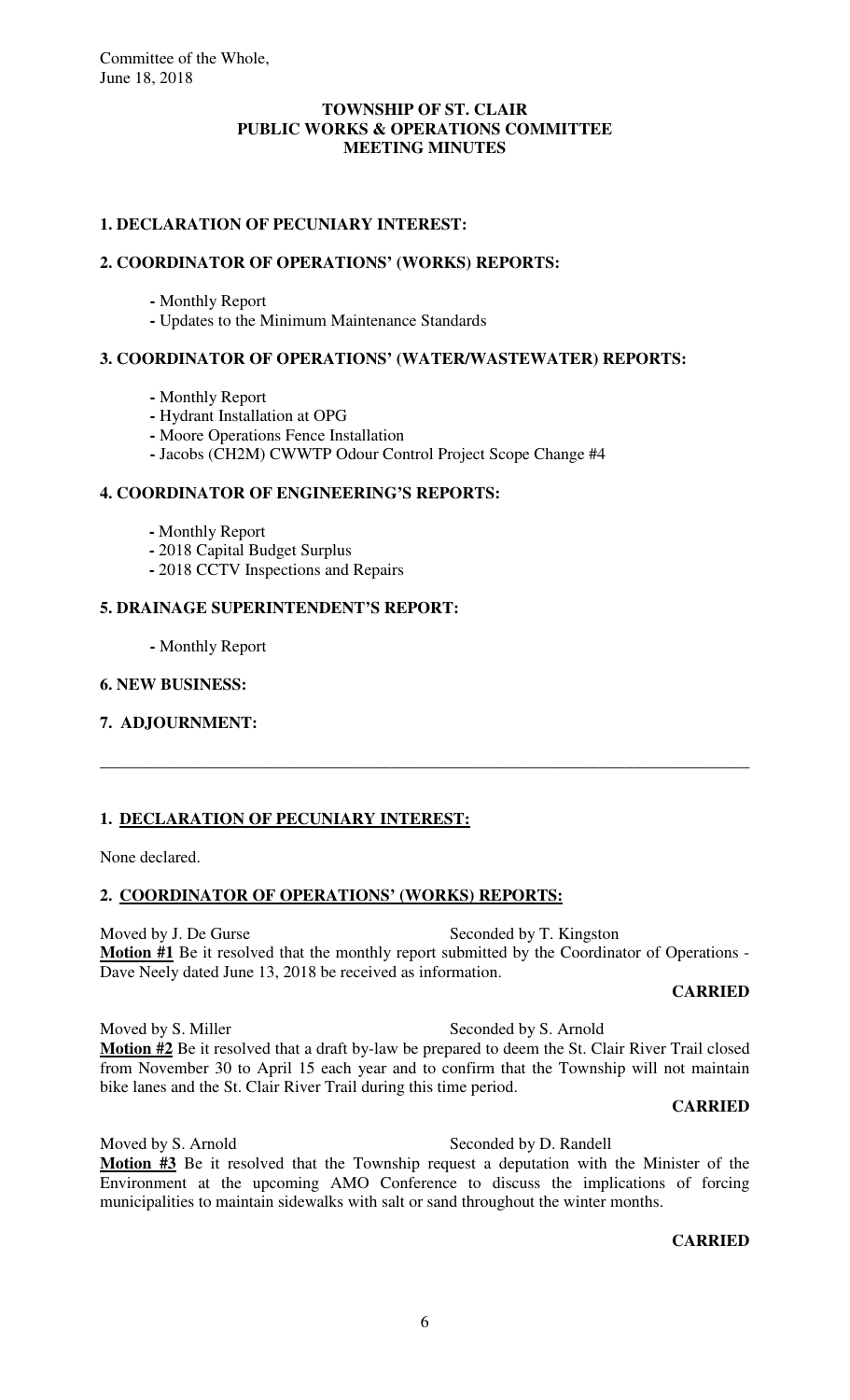# **3. COORDINATOR OF OPERATIONS' (WATER/WASTE WATER) REPORTS:**

Moved by J. De Gurse Seconded by D. Randell **Motion #4** Be it resolved that the following reports submitted by Coordinator of Operations (Water/Waste Water) - Chris Westbrook be received as information:

- Monthly Report
- Hydrant Installation at OPG
- Moore Operations Fence Installation
- Jacobs (CH2M) CWWTP Odour Control Project Scope Change #4

# **CARRIED**

Moved by T. Kingston Seconded by S. Miller **Motion #5** Be it resolved that approval be given to the quote from South West Fence & Decks to install a perimeter fence at the south yard at the Moore Operations Centre for \$15,565.87, as per the 2018 Capital Budget.

#### **CARRIED**

Moved by J. Agar Seconded by S. Arnold **Motion #6** Be it resolved that approval be given to Jacobs (CH2M) scope change #4 for  $\overline{$75,025.00}$  plus HST which includes additional items not covered in their original proposal.

#### **4. COORDINATOR OF ENGINEERING'S REPORTS:**

Moved by J. De Gurse Seconded by T. Kingston **Motion #7** Be it resolved that the following reports submitted by the Coordinator of Engineering - Paul DaSilva be received:

- Monthly Report
- 2018 Capital Budget Surplus
- 2018 CCTV Inspections and Repairs

Moved by T. Kingston Seconded by S. Arnold **Motion #8** Be it resolved that staff be authorized to close St. Clair Parkway for one day (yet to be determined) as part of the St. Clair Parkway Rehabilitation project subject to adequate notice to local residents.

#### **CARRIED**

Moved by S. Arnold Seconded by D. Randell **Motion #9** Be it resolved that any surplus from under budget capital items related to Engineering and Public Works be transferred to reserves for use on future projects.

#### **CARRIED**

Moved by S. Miller Seconded by T. Kingston **Motion #10** Be it resolved that the tender submitted by On-Site Sewer Services in the amount of \$90,189.89 net HST for the 2018 CCTV Inspections and Repairs project be approved and that the Mayor and Clerk be authorized to sign the contract and other related documents.

**CARRIED** 

# **5. DRAINAGE SUPERINTENDENT'S REPORT:**

Moved by D. Randell Seconded by J. De Gurse **Motion #11** Be it resolved that the monthly report submitted by Drainage Superintendent - Lucas DePooter be received and the following recommendations be approved:

- the brushing and spraying of the Noble Drain by a suitable and qualified contractor, with maintenance costs charged to the drain;
- the cleanout of the open ditch by a suitable and qualified contractor, with maintenance costs charged to the drain;

**CARRIED**